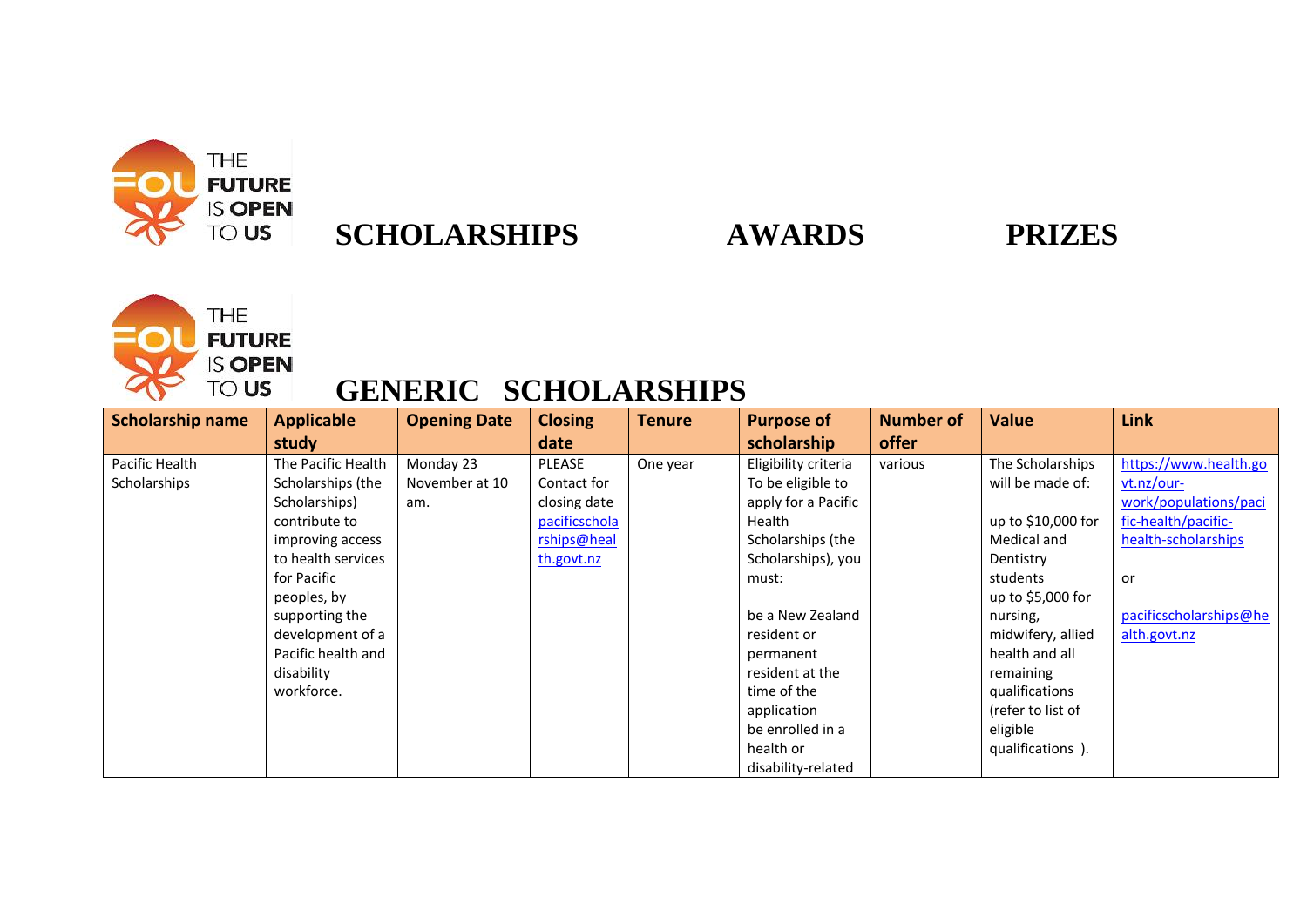|  |  | course/qualificati |  |  |
|--|--|--------------------|--|--|
|  |  | on                 |  |  |
|  |  | be enrolled at an  |  |  |
|  |  |                    |  |  |
|  |  | approved NZQA      |  |  |
|  |  | accredited         |  |  |
|  |  | tertiary provider  |  |  |
|  |  | in New Zealand     |  |  |
|  |  | provide evidence   |  |  |
|  |  | of Pacific Islands |  |  |
|  |  | descent            |  |  |
|  |  | (passport, birth   |  |  |
|  |  | certificate,       |  |  |
|  |  | reference letter). |  |  |
|  |  | The following      |  |  |
|  |  | applicants are     |  |  |
|  |  | deemed             |  |  |
|  |  | ineligible:        |  |  |
|  |  |                    |  |  |
|  |  | students who       |  |  |
|  |  | qualify for the    |  |  |
|  |  | fees free scheme   |  |  |
|  |  | for the current    |  |  |
|  |  | academic year      |  |  |
|  |  | students who       |  |  |
|  |  | have been or will  |  |  |
|  |  | be awarded any     |  |  |
|  |  | other scholarship  |  |  |
|  |  | from another       |  |  |
|  |  | source for the     |  |  |
|  |  |                    |  |  |
|  |  | current academic   |  |  |
|  |  | year               |  |  |
|  |  | sixth year medical |  |  |
|  |  | students because   |  |  |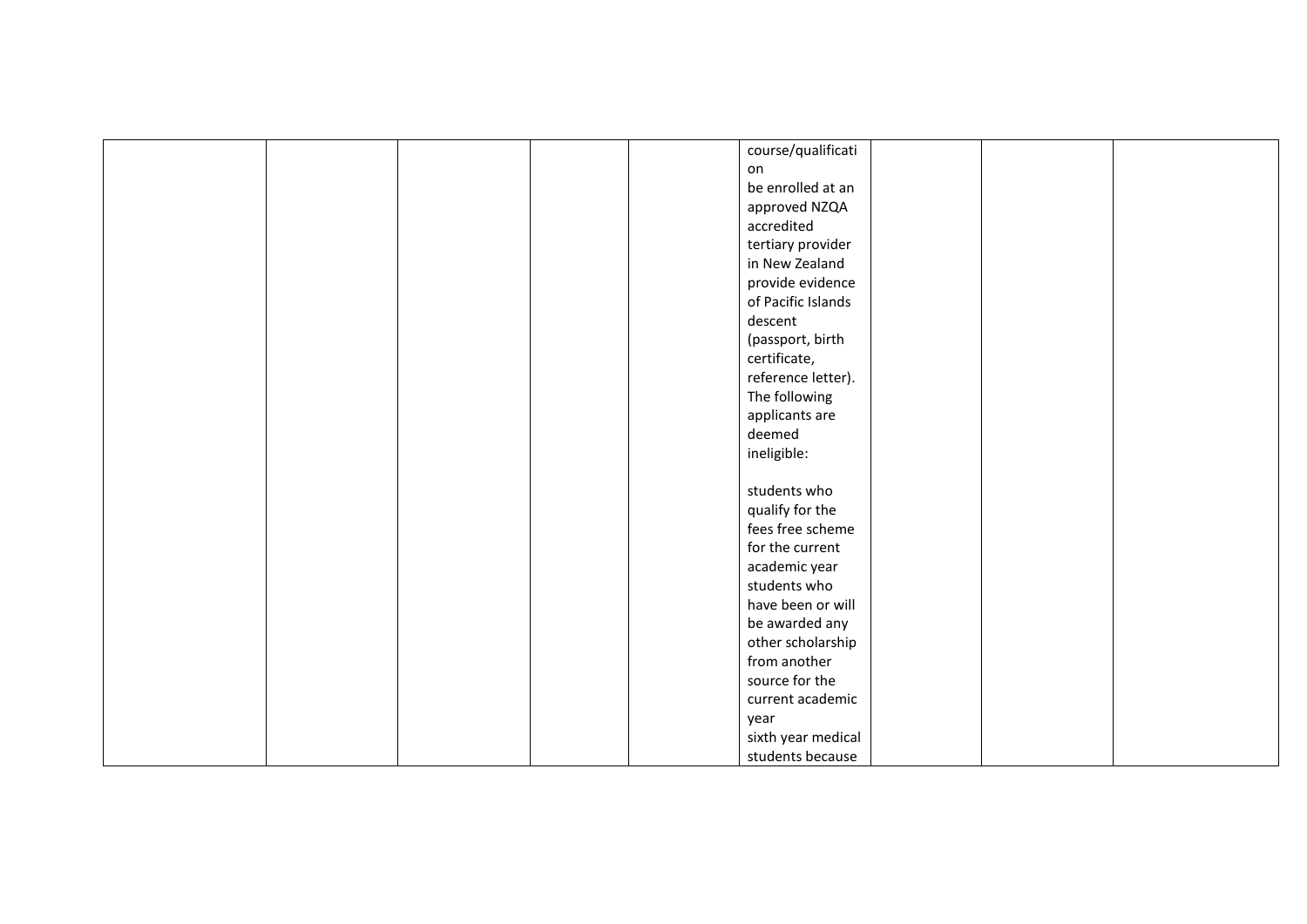|                                                                 |                                                                                                                                                              |                                                  |                                    |          | they receive a<br>stipend<br>PhD students<br>because the<br>frontline<br>workforce takes<br>priority<br>first year health<br>science students<br>and bio-medical<br>students<br>(competitive<br>courses)<br>Ministry of Health |   |        |                                                          |
|-----------------------------------------------------------------|--------------------------------------------------------------------------------------------------------------------------------------------------------------|--------------------------------------------------|------------------------------------|----------|--------------------------------------------------------------------------------------------------------------------------------------------------------------------------------------------------------------------------------|---|--------|----------------------------------------------------------|
| <b>Toloa Secondary</b><br><b>School Scholarships</b><br>(STEAM) | The Toloa<br>Secondary School<br>Scholarships aim                                                                                                            | Monday 20<br>September, 2021.<br>Closed for 2021 | 18 October,<br>2021.<br>Closed for | One year | part time workers<br>will be considered<br>(including DHB<br>employees).<br>What is STEAM?<br>STEAM refers to<br>Science,                                                                                                      | 5 | Varies | https://www.mpp.<br>govt.nz/funding/tol<br>oa-secondary- |
|                                                                 | to inspire and<br>support Pacific<br>students in their<br>engagement with<br>STEAM: Science,<br>Technology,<br>Engineering, Arts<br>and Maths.<br>Now in its | check back in<br>2022                            | 2021 check<br>back in 2022         |          | Technology,<br>Engineering, Arts<br>and Maths<br>subjects.<br>STEAM skills and<br>knowledge are<br>not new to Pacific<br>people.                                                                                               |   |        | school-<br>scholarships/                                 |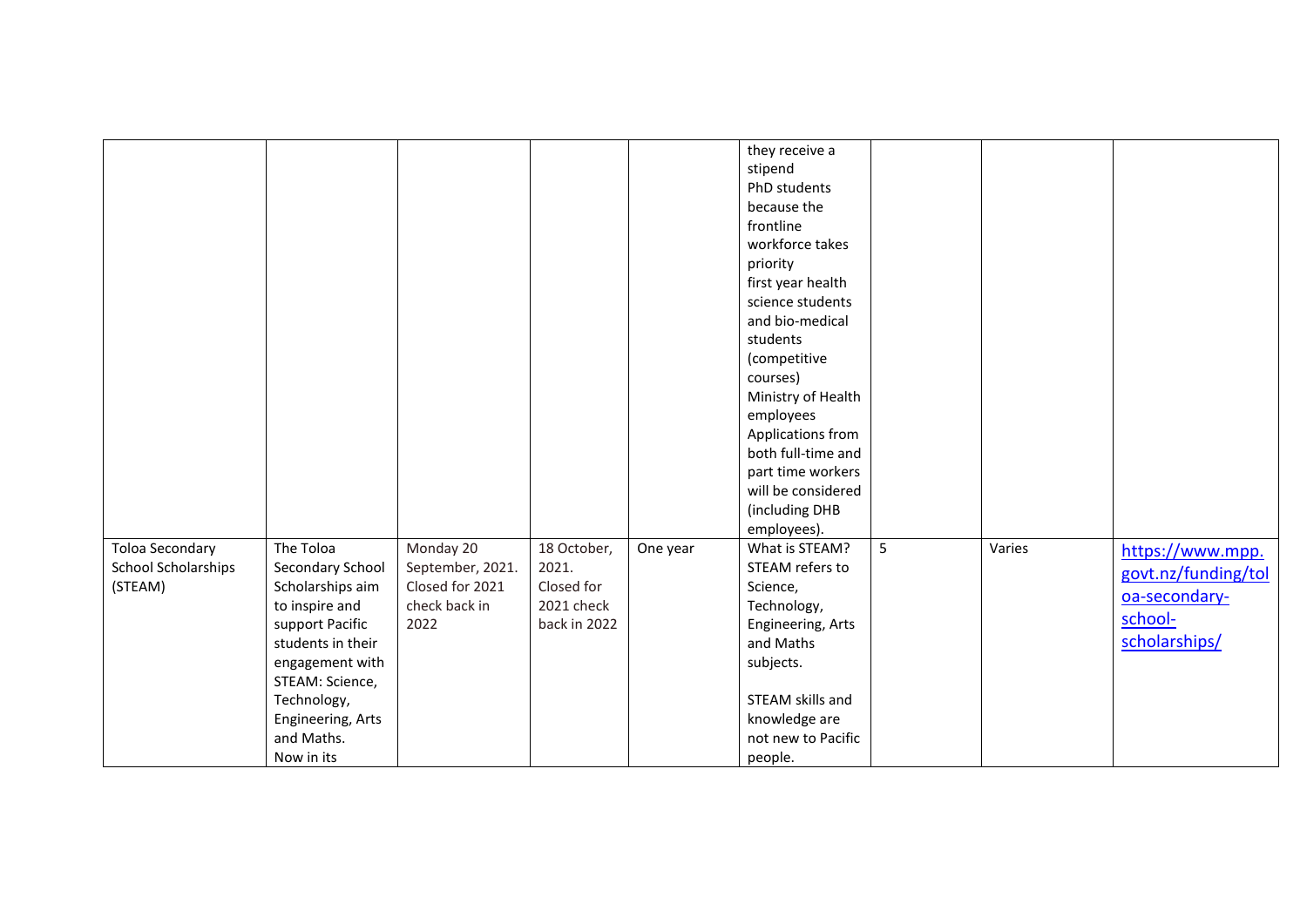|                       | seventh year, the<br>Toloa funds are<br>achieving its goal<br>of helping Pacific<br>Aotearoa thrive in<br>STEAM: Science,<br>Technology,<br><b>Engineering Arts</b><br>and Maths. |                  |              |          | The Toloa<br>programme<br>champions that<br>Pacific peoples<br>come from a<br>lineage of<br>navigators,<br>explorers,<br>innovators, and<br>experts in STEAM.<br>STEAM skills are |   |        |                        |
|-----------------------|-----------------------------------------------------------------------------------------------------------------------------------------------------------------------------------|------------------|--------------|----------|-----------------------------------------------------------------------------------------------------------------------------------------------------------------------------------|---|--------|------------------------|
|                       |                                                                                                                                                                                   |                  |              |          | adaptable in a                                                                                                                                                                    |   |        |                        |
|                       |                                                                                                                                                                                   |                  |              |          | vast ocean of                                                                                                                                                                     |   |        |                        |
|                       |                                                                                                                                                                                   |                  |              |          | career pathways                                                                                                                                                                   |   |        |                        |
|                       |                                                                                                                                                                                   |                  |              |          | and                                                                                                                                                                               |   |        |                        |
|                       |                                                                                                                                                                                   |                  |              |          | opportunities.                                                                                                                                                                    |   |        |                        |
| <b>Toloa Tertiary</b> | The Toloa Tertiary                                                                                                                                                                | Monday 20        | 18 October,  | One year | What is STEAM?                                                                                                                                                                    | 5 | Varies | https://www.mpp.govt   |
| Scholarships (STEAM)  | Scholarships aim                                                                                                                                                                  | September, 2021. | 2021. Closed |          | STEAM refers to                                                                                                                                                                   |   |        | .nz/funding/toloa-     |
|                       | to support Pacific                                                                                                                                                                | Closed for 2021  | for 2021     |          | Science,                                                                                                                                                                          |   |        | tertiary-scholarships/ |
|                       | students to                                                                                                                                                                       | check back in    | check back   |          | Technology,                                                                                                                                                                       |   |        |                        |
|                       | pursue STEAM                                                                                                                                                                      | 2022             | in 2022      |          | Engineering, Arts                                                                                                                                                                 |   |        |                        |
|                       | subjects: Science,<br>Technology,                                                                                                                                                 |                  |              |          | and Maths<br>subjects.                                                                                                                                                            |   |        |                        |
|                       | Engineering, Arts                                                                                                                                                                 |                  |              |          |                                                                                                                                                                                   |   |        |                        |
|                       | and Maths.                                                                                                                                                                        |                  |              |          | STEAM skills and                                                                                                                                                                  |   |        |                        |
|                       | The Toloa Tertiary                                                                                                                                                                |                  |              |          | knowledge are                                                                                                                                                                     |   |        |                        |
|                       | Scholarships                                                                                                                                                                      |                  |              |          | not new to Pacific                                                                                                                                                                |   |        |                        |
|                       | cover tertiary                                                                                                                                                                    |                  |              |          | people.                                                                                                                                                                           |   |        |                        |
|                       | tuition fees and                                                                                                                                                                  |                  |              |          |                                                                                                                                                                                   |   |        |                        |
|                       | compulsory                                                                                                                                                                        |                  |              |          | The Toloa                                                                                                                                                                         |   |        |                        |
|                       | course related                                                                                                                                                                    |                  |              |          | programme                                                                                                                                                                         |   |        |                        |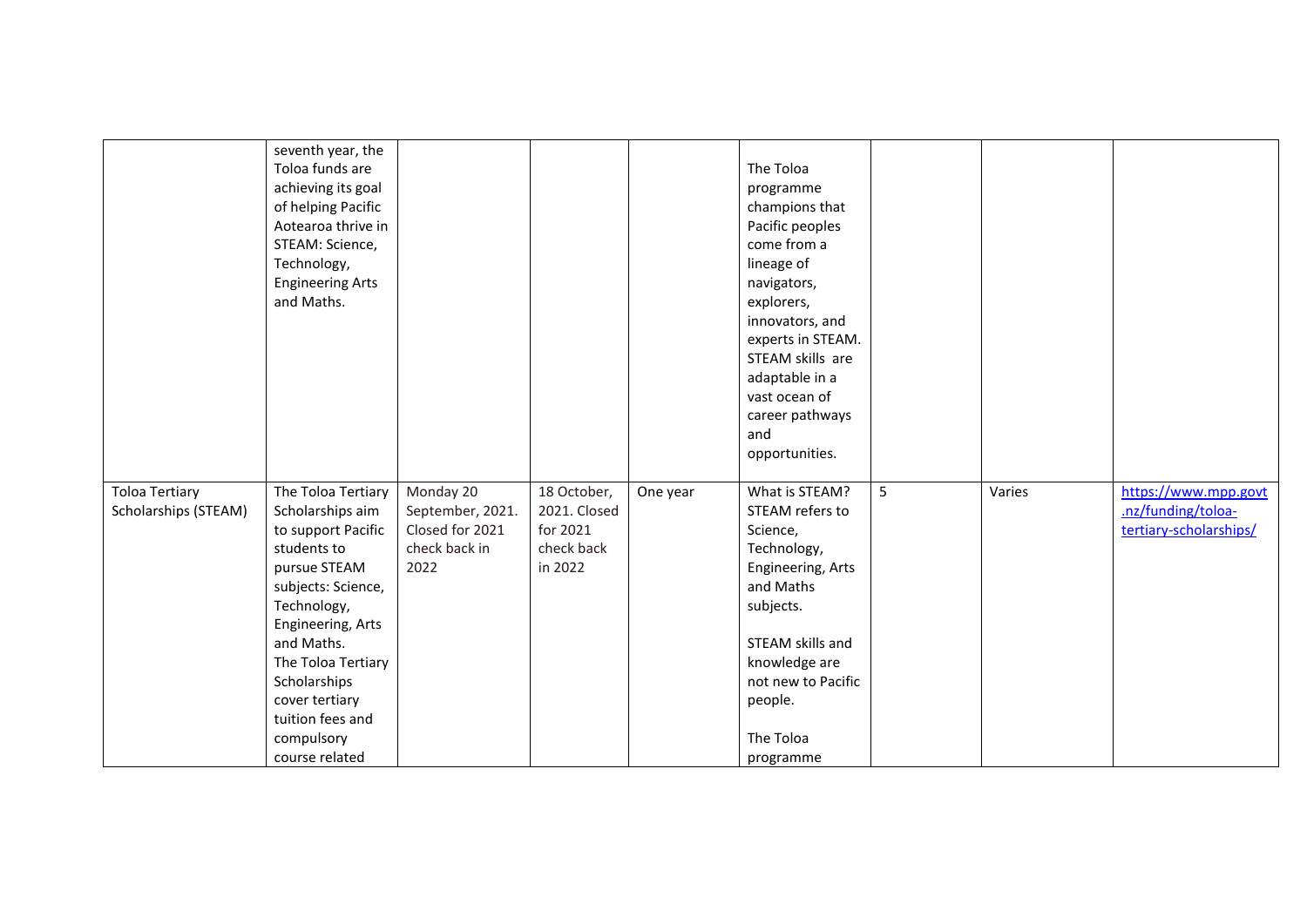|                        | fees up to              |                 |              |          | champions that     |     |                  |                    |
|------------------------|-------------------------|-----------------|--------------|----------|--------------------|-----|------------------|--------------------|
|                        | \$10,000 for 1          |                 |              |          | Pacific peoples    |     |                  |                    |
|                        | year of fulltime        |                 |              |          | come from a        |     |                  |                    |
|                        | study for STEAM-        |                 |              |          | lineage of         |     |                  |                    |
|                        | related courses         |                 |              |          | navigators,        |     |                  |                    |
|                        | and subjects.           |                 |              |          | explorers,         |     |                  |                    |
|                        |                         |                 |              |          | innovators, and    |     |                  |                    |
|                        | Now in its              |                 |              |          | experts in STEAM.  |     |                  |                    |
|                        | seventh year, the       |                 |              |          | STEAM skills are   |     |                  |                    |
|                        | Toloa funds are         |                 |              |          | adaptable in a     |     |                  |                    |
|                        | achieving its goal      |                 |              |          | vast ocean of      |     |                  |                    |
|                        | of helping Pacific      |                 |              |          | career pathways    |     |                  |                    |
|                        | Aotearoa thrive in      |                 |              |          | and                |     |                  |                    |
|                        | STEAM: Science,         |                 |              |          | opportunities.     |     |                  |                    |
|                        | Technology,             |                 |              |          |                    |     |                  |                    |
|                        | <b>Engineering Arts</b> |                 |              |          |                    |     |                  |                    |
|                        | and Maths.              |                 |              |          |                    |     |                  |                    |
| New Zealand            | Annual                  | Closed for 2021 | Closed for   | One year | Top scholarship in | One | varies           | https://www.study  |
| Education              | scholarship             | check back in   | 2021 check   |          | offered to a top   |     |                  | innewzealand.govt. |
|                        |                         | 2022            | back in 2022 |          | NZ scholar in any  |     |                  | nz/how-to-         |
|                        |                         |                 |              |          | field              |     |                  |                    |
|                        |                         |                 |              |          |                    |     |                  | apply/scholarships |
|                        |                         |                 |              |          |                    |     |                  | ? $ga=2.155559291$ |
|                        |                         |                 |              |          |                    |     |                  | .1566320249.1631   |
|                        |                         |                 |              |          |                    |     |                  | 767824-            |
|                        |                         |                 |              |          |                    |     |                  | 1829334717.16317   |
|                        |                         |                 |              |          |                    |     |                  | 67824              |
|                        |                         |                 |              |          |                    |     |                  |                    |
| New Zealander. Which   | Annual                  | Closed for 2021 | Closed for   | One year | Top scholarship in | One | Full study costs | https://www.fulbri |
| <b>Fulbright Award</b> | scholarship             | check back in   | 2021 check   |          | offered to a top   |     | abroad           | ght.org.nz/        |
|                        |                         | 2022            | back in 2022 |          | NZ scholar in any  |     |                  |                    |
|                        |                         |                 |              |          | field              |     |                  |                    |
| P.A.C.I.F.I.C.A. Inc.  | Secondary               | Closed for 2021 | Closed for   | One year | Pacific            | One | varies           | https://www.pacifi |
|                        | Scholarship Grant       | check back in   | 2021         |          | scholarship        |     |                  |                    |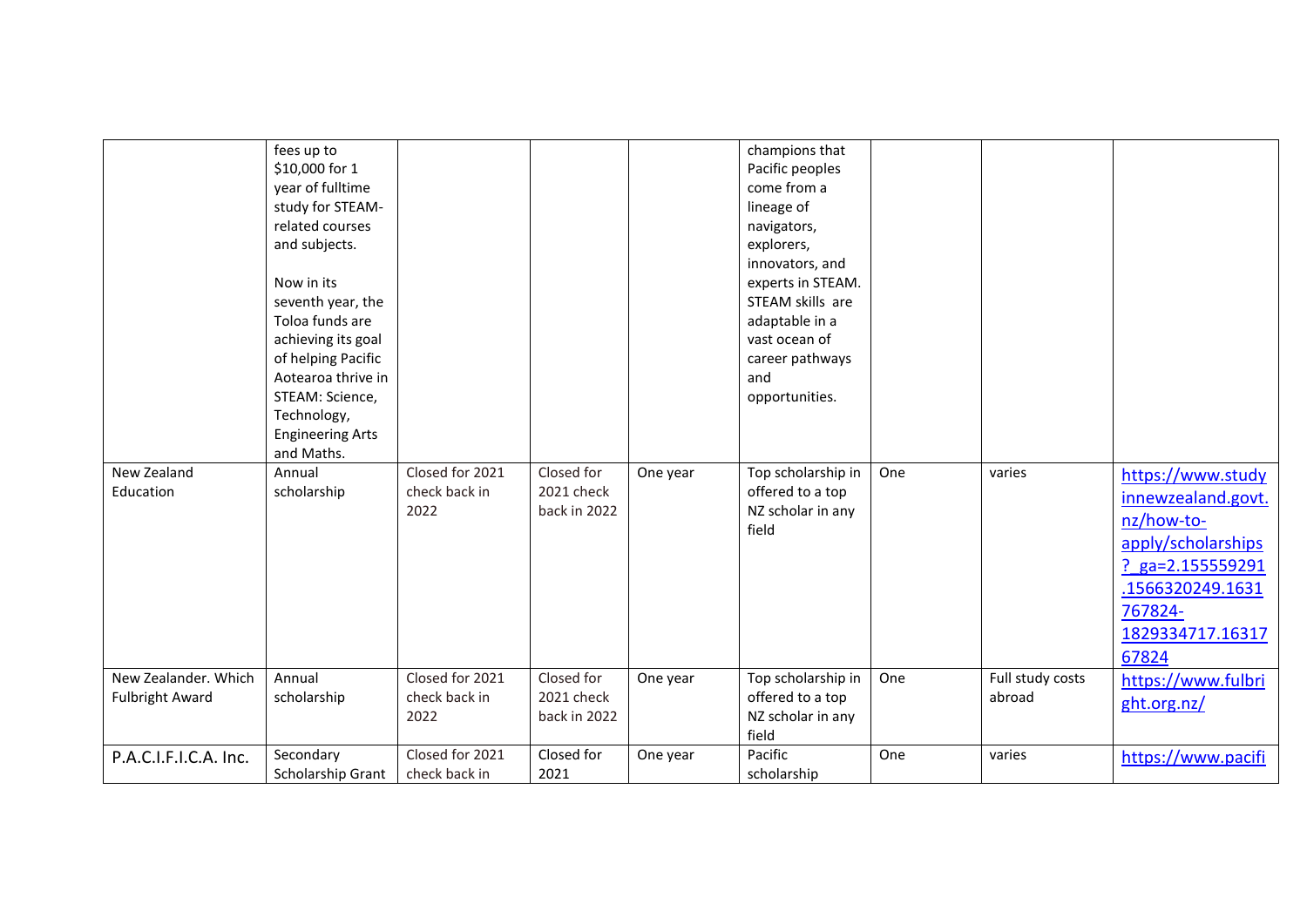| 2020 Secondary                 |                                                                                                                                                                                                                                           | 2022                                     |                                                 |          |                                                                                                                                                                                                                                                                                                                                                                                                                                                                    |         |                                                                                                                                                                                                                                                                 | ca.org.nz/scholarsh                                                                                                                                        |
|--------------------------------|-------------------------------------------------------------------------------------------------------------------------------------------------------------------------------------------------------------------------------------------|------------------------------------------|-------------------------------------------------|----------|--------------------------------------------------------------------------------------------------------------------------------------------------------------------------------------------------------------------------------------------------------------------------------------------------------------------------------------------------------------------------------------------------------------------------------------------------------------------|---------|-----------------------------------------------------------------------------------------------------------------------------------------------------------------------------------------------------------------------------------------------------------------|------------------------------------------------------------------------------------------------------------------------------------------------------------|
| <b>Scholarship Grant</b>       |                                                                                                                                                                                                                                           |                                          |                                                 |          |                                                                                                                                                                                                                                                                                                                                                                                                                                                                    |         |                                                                                                                                                                                                                                                                 | <u>ips</u>                                                                                                                                                 |
| Leva scholarships              | Health<br>scholarship                                                                                                                                                                                                                     | Closed for 2021<br>check back in<br>2022 | Closed for<br>2021 check<br>back in 2022        | One year | Pacific<br>scholarship                                                                                                                                                                                                                                                                                                                                                                                                                                             | One     | varies                                                                                                                                                                                                                                                          | https://www.leva.co.n<br>z/training-<br>education/scholarships                                                                                             |
| Pacific Health<br>Scholarships | The Pacific Health<br>Scholarships (the<br>Scholarships)<br>contribute to<br>improving access<br>to health services<br>for Pacific<br>peoples, by<br>supporting the<br>development of a<br>Pacific health and<br>disability<br>workforce. | Monday 23<br>November at 10<br>am.       | Closed for<br>2021<br>Check back<br>in Jan 2022 | One year | Eligibility criteria<br>To be eligible to<br>apply for a Pacific<br>Health<br>Scholarships (the<br>Scholarships), you<br>must:<br>be a New Zealand<br>resident or<br>permanent<br>resident at the<br>time of the<br>application<br>be enrolled in a<br>health or<br>disability-related<br>course/qualificati<br>on<br>be enrolled at an<br>approved NZQA<br>accredited<br>tertiary provider<br>in New Zealand<br>provide evidence<br>of Pacific Islands<br>descent | Various | The Scholarships<br>will be made of:<br>up to \$10,000 for<br>Medical and<br>Dentistry<br>students<br>up to \$5,000 for<br>nursing,<br>midwifery, allied<br>health and all<br>remaining<br>qualifications<br>(refer to list of<br>eligible<br>qualifications ). | https://www.health.go<br>vt.nz/our-<br>work/populations/paci<br>fic-health/pacific-<br>health-scholarships<br>or<br>pacificscholarships@he<br>alth.govt.nz |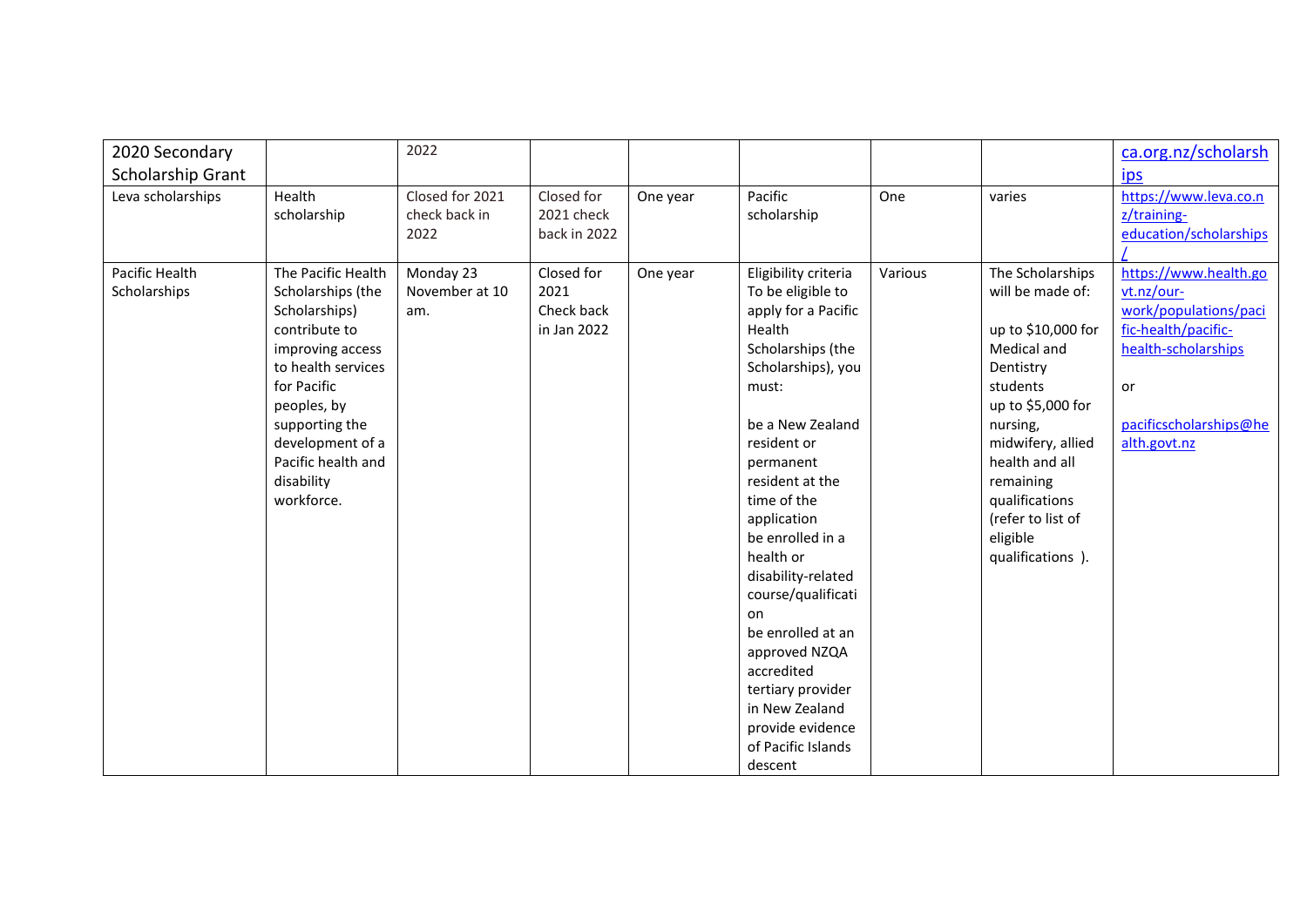|  |  | (passport, birth   |  |  |
|--|--|--------------------|--|--|
|  |  | certificate,       |  |  |
|  |  | reference letter). |  |  |
|  |  | The following      |  |  |
|  |  | applicants are     |  |  |
|  |  | deemed             |  |  |
|  |  | ineligible:        |  |  |
|  |  |                    |  |  |
|  |  | students who       |  |  |
|  |  | qualify for the    |  |  |
|  |  | fees free scheme   |  |  |
|  |  | for the current    |  |  |
|  |  | academic year      |  |  |
|  |  | students who       |  |  |
|  |  | have been or will  |  |  |
|  |  | be awarded any     |  |  |
|  |  | other scholarship  |  |  |
|  |  | from another       |  |  |
|  |  |                    |  |  |
|  |  | source for the     |  |  |
|  |  | current academic   |  |  |
|  |  | year               |  |  |
|  |  | sixth year medical |  |  |
|  |  | students because   |  |  |
|  |  | they receive a     |  |  |
|  |  | stipend            |  |  |
|  |  | PhD students       |  |  |
|  |  | because the        |  |  |
|  |  | frontline          |  |  |
|  |  | workforce takes    |  |  |
|  |  | priority           |  |  |
|  |  | first year health  |  |  |
|  |  | science students   |  |  |
|  |  | and bio-medical    |  |  |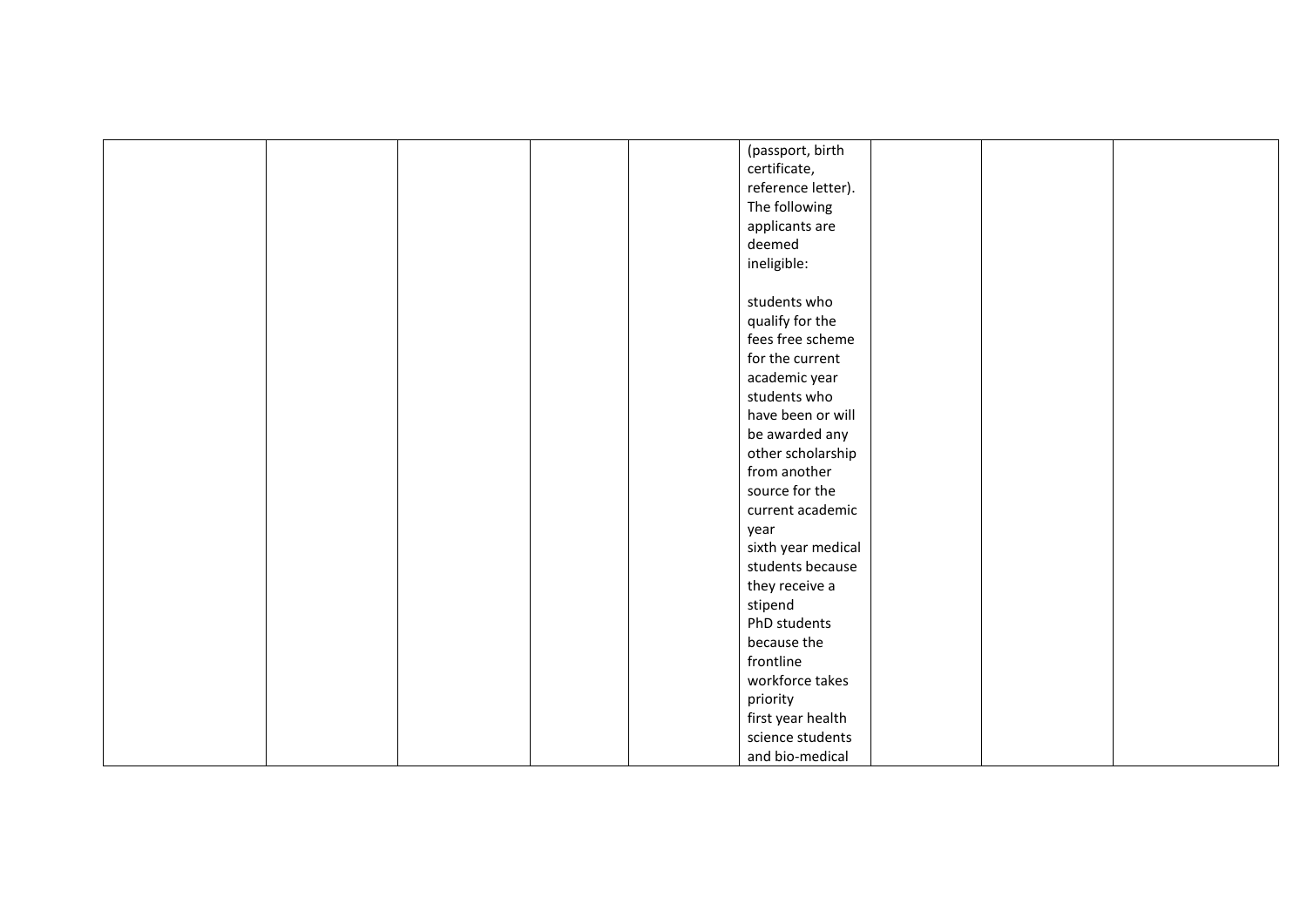|                                                                                                                        |                                                                                                                                                                                                                                                                        |                                                                               |                                                                    |          | students<br>(competitive<br>courses)<br>Ministry of Health<br>employees<br>Applications from<br>both full-time and<br>part time workers<br>will be considered<br>(including DHB<br>employees).                                                                         |        |        |                                                                                                                                                                                                               |
|------------------------------------------------------------------------------------------------------------------------|------------------------------------------------------------------------------------------------------------------------------------------------------------------------------------------------------------------------------------------------------------------------|-------------------------------------------------------------------------------|--------------------------------------------------------------------|----------|------------------------------------------------------------------------------------------------------------------------------------------------------------------------------------------------------------------------------------------------------------------------|--------|--------|---------------------------------------------------------------------------------------------------------------------------------------------------------------------------------------------------------------|
| <b>Women's Studies</b><br>Association (NZ)/Pae<br>Akoranga Wāhine<br>Rosemary Seymour<br>Research & Archives<br>Awards | Womens studies -<br>Research &<br><b>Archives Awards</b>                                                                                                                                                                                                               | 1 <sup>st</sup> September<br>2021<br>Closed for 2021<br>check back in<br>2022 | $31st$ October<br>2021<br>Closed for<br>2021 check<br>back in 2022 | One year | Womens studies -<br>Research &<br><b>Archives Awards</b>                                                                                                                                                                                                               | Varies | Varies | http://www.wsanz.<br>org.nz/awards.htm                                                                                                                                                                        |
| <b>GCSB Women in STEM</b><br>Scholarship To on 1<br>June and close on 1<br>October                                     | Open to female<br>second year<br>tertiary students<br>and above<br>(including<br>Honours and<br>Masters students)<br>intending to take<br>a full-time course<br>of study in<br>science,<br>technology,<br>computer<br>engineering,<br>mathematics,<br>data science and | 1 June 2021<br>Closed for 2021<br>check back in<br>2022                       | 1 October<br>2021 Closed<br>for 2021<br>check back<br>in 2022      | One year | Open to female<br>second year<br>tertiary students<br>and above<br>(including<br>Honours and<br>Masters students)<br>intending to take<br>a full-time course<br>of study in<br>science,<br>technology,<br>computer<br>engineering,<br>mathematics,<br>data science and | Varies | Varies | https://www.wintec.ac<br>.nz/study-at-<br>wintec/scholarship-<br>finder/gcsb-women-in-<br>stem-scholarship<br>or go to:<br>https://www.gcsb.govt<br>.nz/ working-for-<br>us/gcsb-women-<br>instem-scholarship |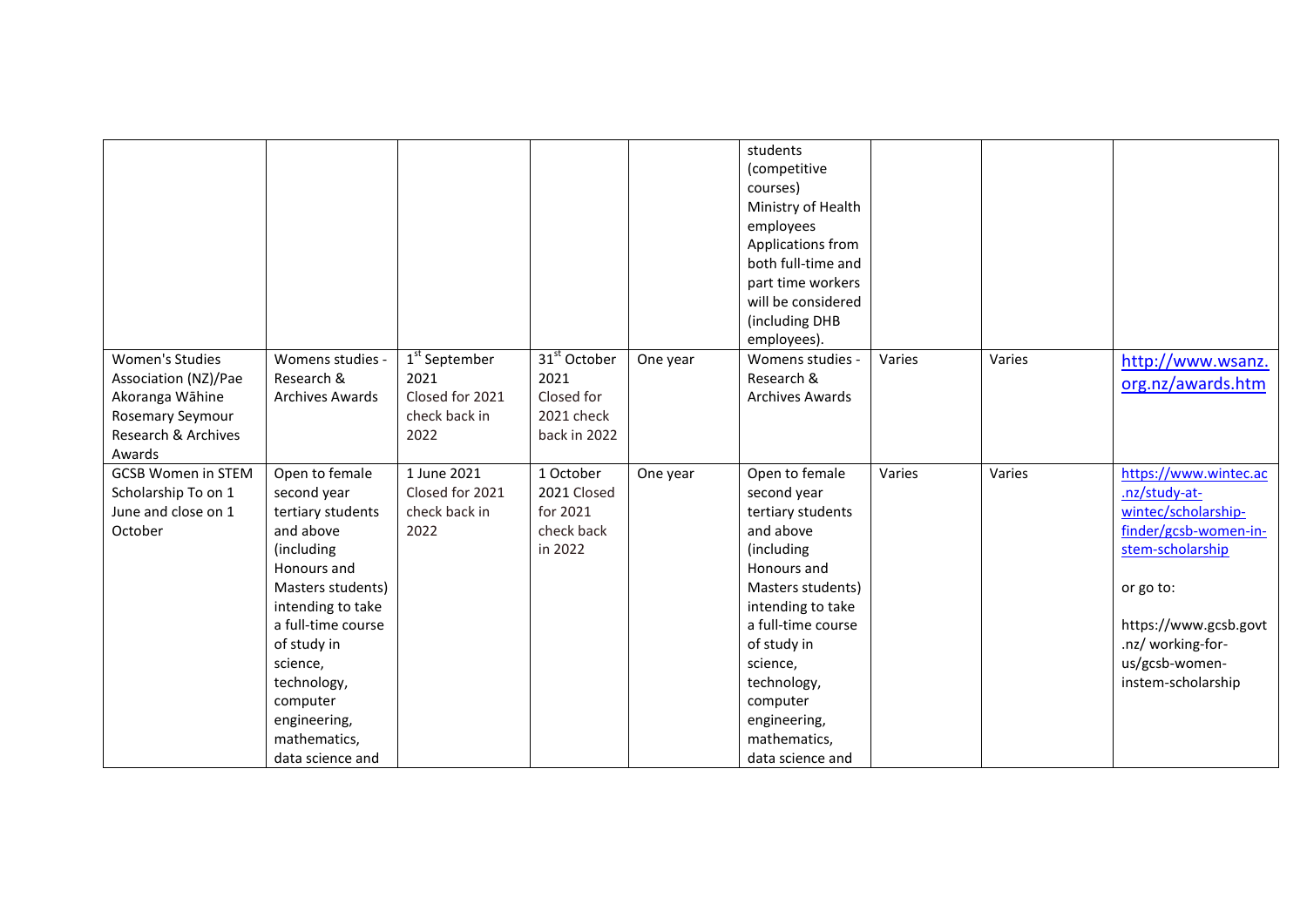| Habit Health's Māori<br>and Pasifika<br>Scholarships | cyber security at<br>any New Zealand<br>tertiary<br>institution.<br>Habit Health's<br>Māori and<br>Pasifika<br>Scholarships<br>intend to assist<br>tertiary students<br>to complete<br>undergraduate<br>study in<br>physiotherapy<br>and occupational<br>therapy or<br>postgraduate<br>study in<br>psychology and<br>occupational<br>health nursing. | Closed for 2021<br>check back in<br>2022 | 31 July 2021<br>Closed for<br>2021                       | One year | cyber security at<br>any New Zealand<br>tertiary<br>institution.<br>Māori and<br>Pasifika<br>Scholarships<br>intend to assist<br>tertiary students<br>to complete<br>undergraduate<br>study in<br>physiotherapy<br>and occupational<br>therapy or<br>postgraduate<br>study in<br>psychology and<br>occupational<br>health nursing. | 5      | \$2,500 | https://www.wintec.ac<br>.nz/study-at-<br>wintec/scholarship-<br>finder/habit-health-<br>m%C4%81ori-and-<br>pasifika-scholarship |
|------------------------------------------------------|------------------------------------------------------------------------------------------------------------------------------------------------------------------------------------------------------------------------------------------------------------------------------------------------------------------------------------------------------|------------------------------------------|----------------------------------------------------------|----------|------------------------------------------------------------------------------------------------------------------------------------------------------------------------------------------------------------------------------------------------------------------------------------------------------------------------------------|--------|---------|----------------------------------------------------------------------------------------------------------------------------------|
| <b>Health Research</b><br>Council of New<br>Zealand  | The Health<br><b>Research Council</b><br>of New Zealand<br>(HRC) is the major<br>government-<br>funded agency<br>responsible for<br>purchasing and<br>coordinating<br>health research<br>and fostering the                                                                                                                                           | Closed for 2021<br>check back in<br>2022 | Application<br>rounds are<br>May -<br>August<br>annually | One      | The Health<br><b>Research Council</b><br>of New Zealand<br>(HRC) is the major<br>government-<br>funded agency<br>responsible for<br>purchasing and<br>coordinating<br>health research<br>and fostering the                                                                                                                         | Varies | Varies  | https://gateway.hr<br>c.govt.nz/funding/<br>pacific-health-<br>research                                                          |